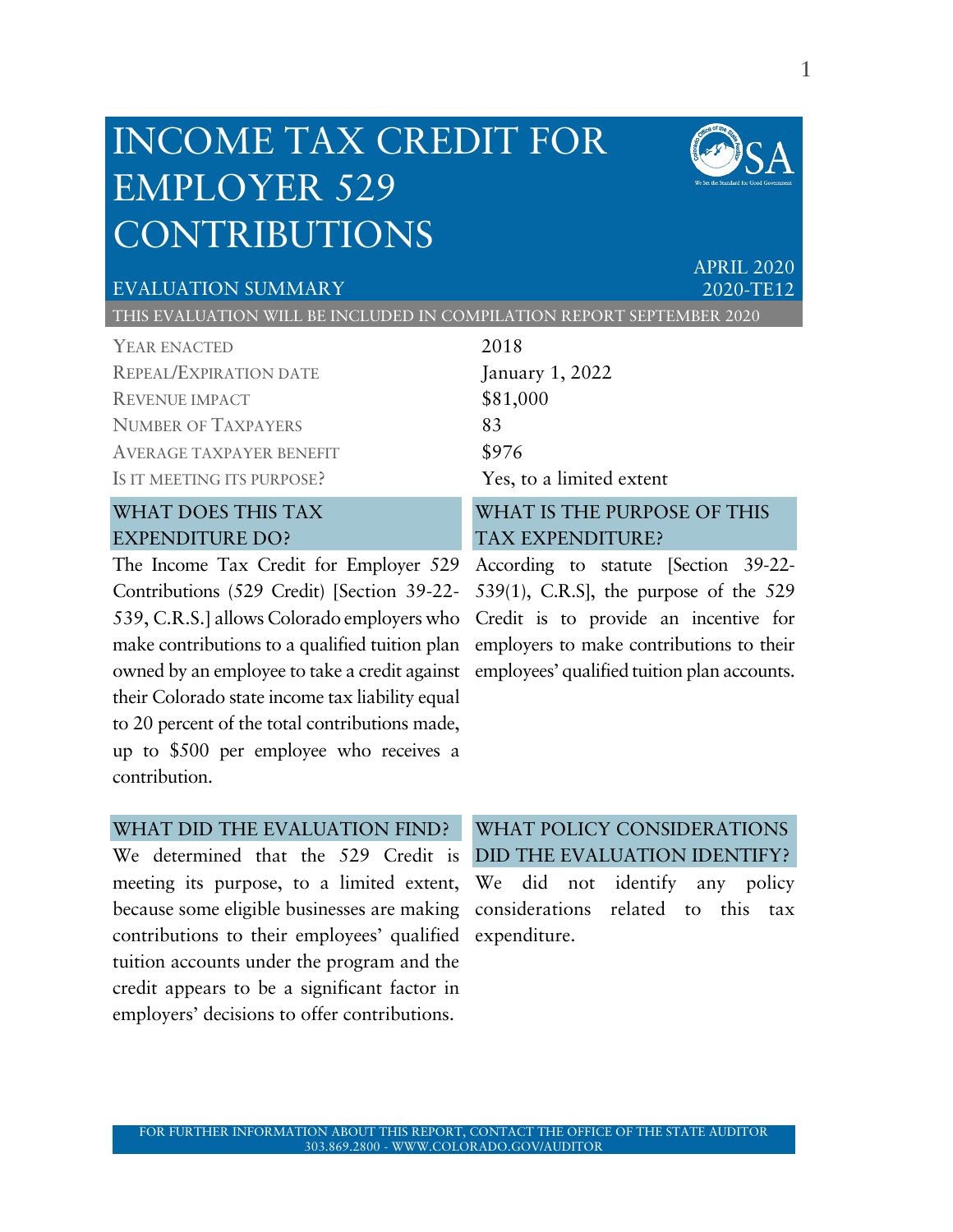# INCOME TAX CREDIT FOR EMPLOYER 529 CONTRIBUTIONS

# EVALUATION RESULTS

#### WHAT IS THE TAX EXPENDITURE?

Section 529 of the Internal Revenue Code allows individuals to save funds for education expenses using qualified tuition program savings accounts (529 accounts) sponsored by states, state agencies, or educational institutions. Individuals' 529 account contributions and distributions, including any investment income earned from the account, are generally not taxable for federal or Colorado tax purposes as long as any funds distributed from the account are used for qualified education expenses, such as tuition, fees, books, supplies, and equipment at a qualified educational institution. Additionally, taxpayers can deduct the amount that they contribute to a 529 account from their state taxable income in Colorado; this deduction is not available for federal tax purposes. Individuals typically use 529 accounts to save for the education expenses of their child or another family member. In Colorado, 529 accounts are administered by CollegeInvest, a state enterprise within the Colorado Department of Higher Education.

The Income Tax Credit for Employer 529 Contributions (529 Credit) [Section 39-22-539, C.R.S.] allows Colorado employers who make contributions to their employees' 529 accounts to take a credit against their state income tax liability equal to 20 percent of the total contributions made, capped at \$500 for each employee who receives a contribution. The credit is not refundable, but may be carried forward for up to 3 years. This tax expenditure was created in 2018 by House Bill 18-1217 and was first available to taxpayers beginning in Tax Year 2019. It was originally scheduled to expire on January 1, 2022. However, House Bill 20-1109, which was introduced during the 2020 legislative session and awaiting final legislative action at the time of our review, would extend its expiration date to January 1, 2032.

2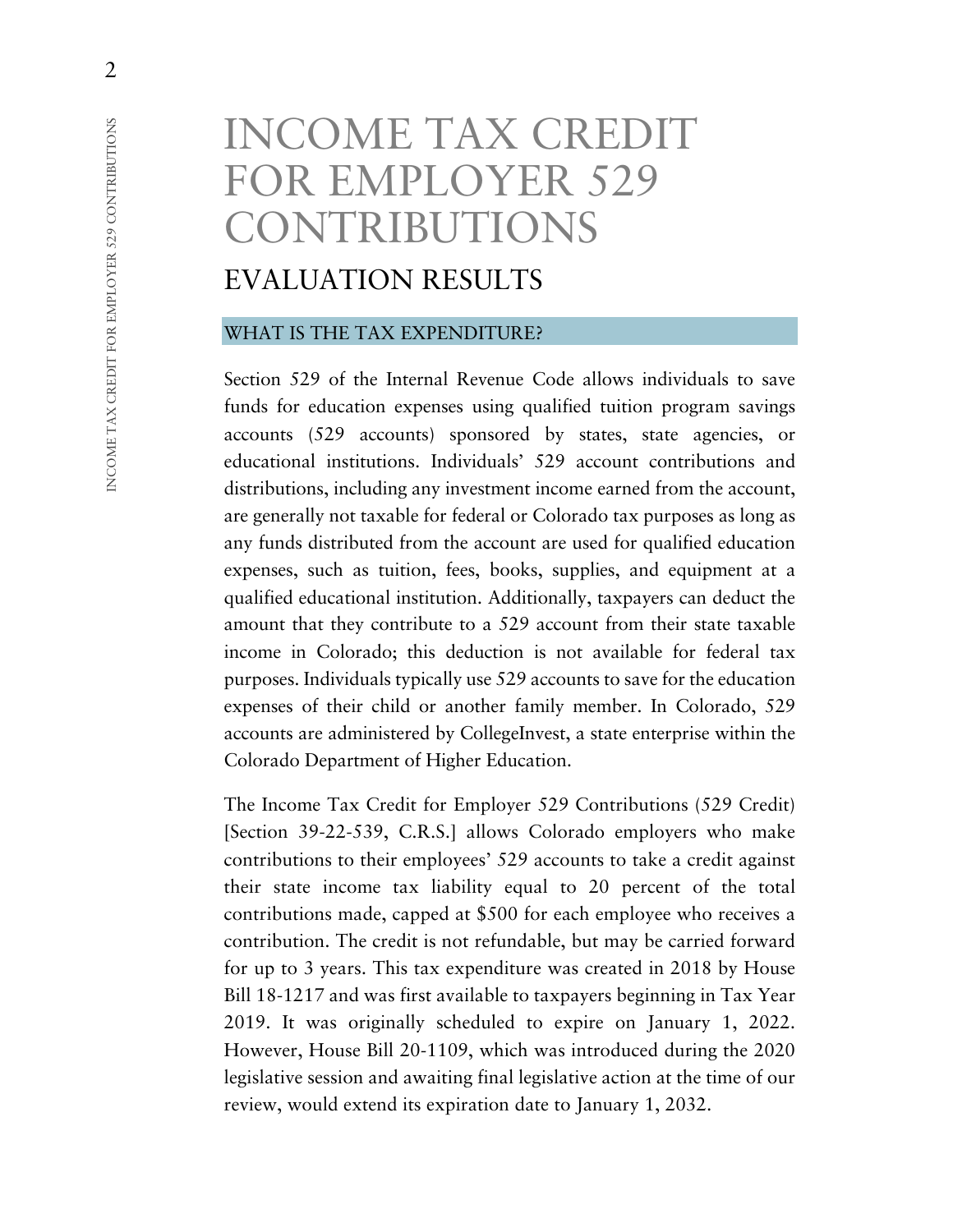To claim the credit, taxpayers must first register online with CollegeInvest, which is responsible for tracking employers' contributions to employees' 529 accounts and reporting the contribution amounts to the Department of Revenue. Employers must then file Department of Revenue Form DR 0289, which is used to calculate the value of the 529 Credit. Taxpayers then claim the credit on their income tax form (DR 104 for individuals, DR 106 for partnerships and s-corporations, and DR 112 for c-corporations).

### WHO ARE THE INTENDED BENEFICIARIES OF THE TAX EXPENDITURE?

Based on statute [Section 39-22-539(1), C.R.S.], the intended beneficiaries of the 529 Credit are employers that make contributions to their employees' qualified tuition plans and the employees who receive the contributions. The credit benefits employers by reducing their tax liability and may allow them to offer more attractive benefit packages to help attract and retain employees, who can use the amount contributed by employers to pay for education expenses.

#### WHAT IS THE PURPOSE OF THE TAX EXPENDITURE?

According to statute [Section 39-22-539(1), C.R.S.], the purpose of the 529 Credit is "to provide an incentive for employers to help their employees enhance education savings goals by contributing directly to the employees' qualified state tuition program accounts administered by [C]ollege[I]nvest."

# IS THE TAX EXPENDITURE MEETING ITS PURPOSE AND WHAT PERFORMANCE MEASURES WERE USED TO MAKE THIS DETERMINATION?

We determined that the 529 Credit is meeting its purpose, to a limited extent, because some eligible businesses are making contributions to their employees' 529 accounts.

Statute does not provide quantifiable performance measures for this tax expenditure. Therefore, we created and applied the following

TAX EXPENDITURES REPORT

TAX EXPENDITURES REPORT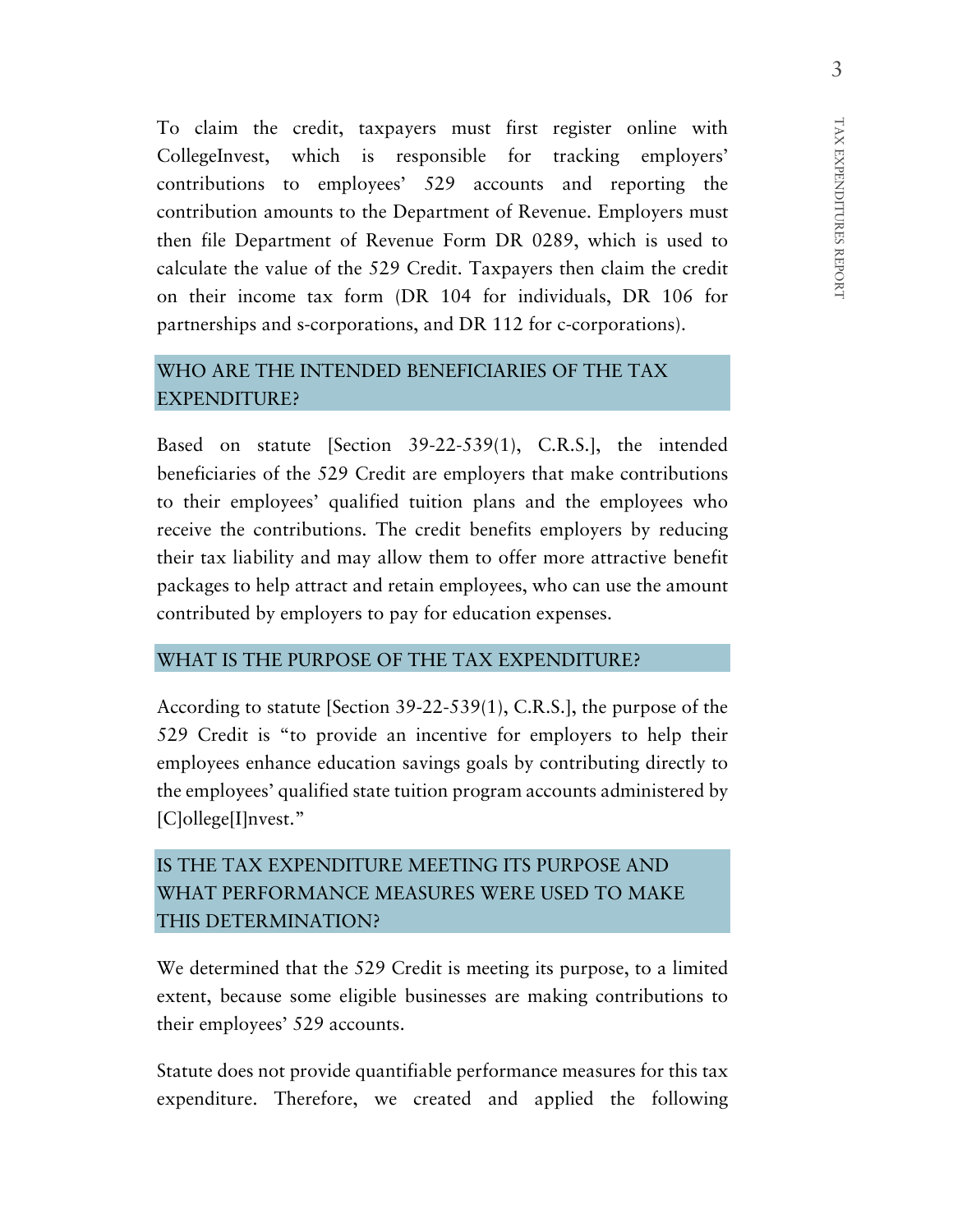performance measure to determine the extent to which the credit is meeting its purpose:

**PERFORMANCE MEASURE:** *To what extent has the credit incentivized employers to make contributions to their employees' 529 accounts?*

**RESULT:** Based on our review of CollegeInvest data, we found that 83 businesses made contributions totaling \$435,000 to 270 employees' 529 accounts in Tax Year 2019, the first year the credit was available. Because this is a new credit, its usage may increase as more businesses become aware of it and add it to their employee benefit packages. CollegeInvest staff reported that one factor that may have limited employers' use of the credit was the initial 3-year sunset, which may have discouraged some businesses from participating because they did not want to add 529 contributions as an employee benefit when its longterm availability was uncertain. As discussed, this issue may be addressed by House Bill 20-1109, which was introduced, but still awaiting final legislative action at the time of our review, and would extend the expiration of the credit to January 1, 2032.

In addition, it appears that the 529 Credit was a significant influencing factor for participating employers when determining whether to offer 529 account contributions as an employee benefit. Specifically, to assess the extent to which the availability of the credit incentivized employers to make contributions to their employees' 529 accounts, we surveyed employers that had registered with CollegeInvest to make contributions qualifying for the credit and received 18 responses. All 18 participating employers who responded indicated that they had not offered contributions to employee 529 accounts prior to the availability of the credit and 15 (83 percent) indicated that the credit was completely or substantially responsible for their decision to begin offering 529 account contributions to employees.

### WHAT ARE THE ECONOMIC COSTS AND BENEFITS OF THE TAX EXPENDITURE?

We estimate that the 529 Credit will have a revenue impact to the State

4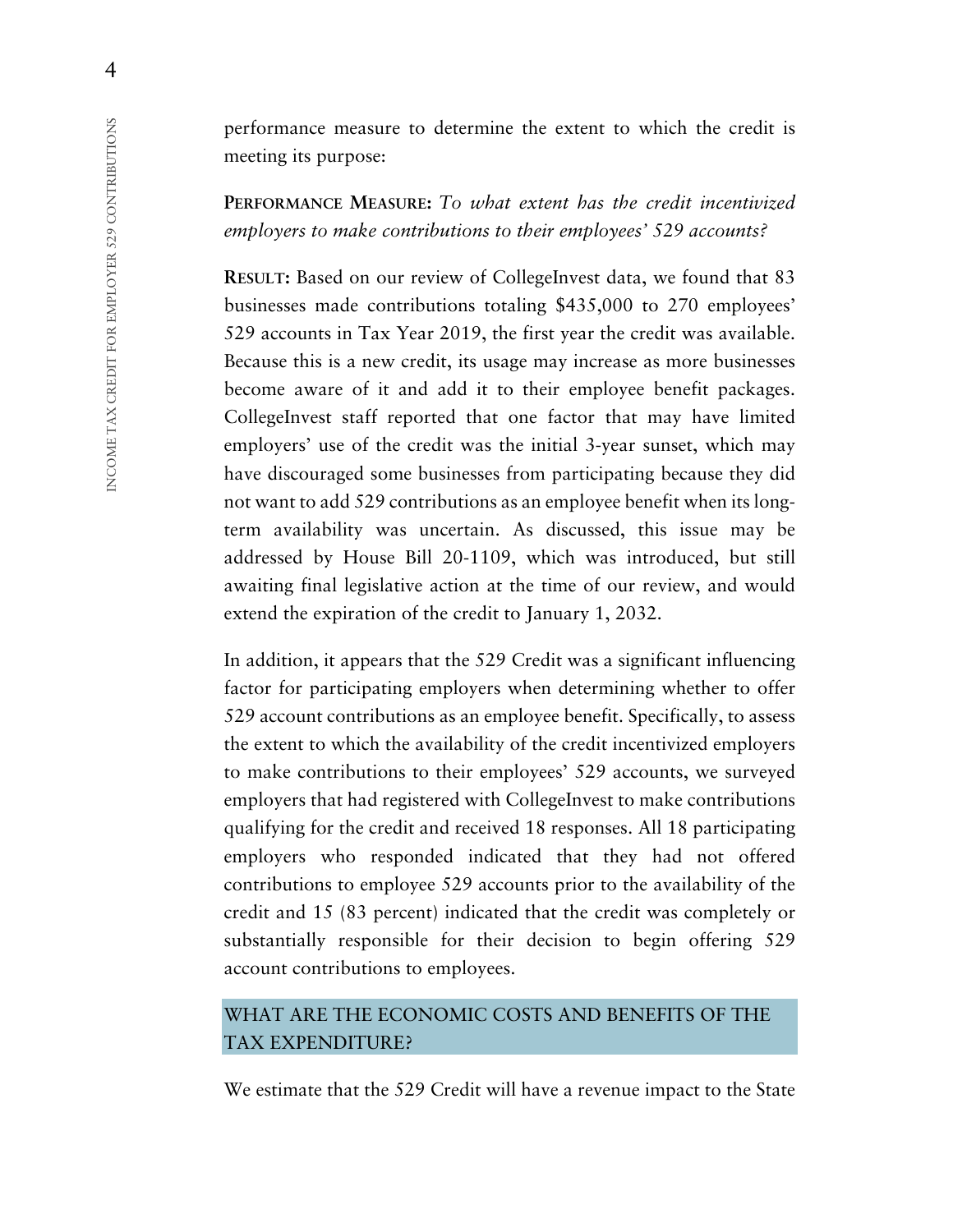of about \$81,000 in foregone revenue for Tax Year 2019 and an equivalent tax savings for participating businesses. We based this estimate on CollegeInvest data showing that \$435,000 in eligible contributions were made in Tax Year 2019, of which \$404,000 was under the \$500 per employee cap. We multiplied this amount by 20 percent (the credit amount available based on statute) to arrive at our estimate. Because it is possible that not all of the businesses that made contributions will have sufficient tax liability to claim the full value of credits, the revenue impact may be less than this amount; however, we lacked information on the credit's usage because taxpayers had not yet filed complete income tax returns for Tax Year 2019 at the time of our review. On the other hand, the revenue impact could grow in future years as more employers become aware of the credit.

In addition, the 529 Credit appears to encourage employees to save more in their 529 accounts. Specifically, employers contributed an average of \$1,600 to 270 employees' accounts in Tax Year 2019, which compares to the average annual individual contributions to all CollegeInvest 529 accounts of \$400. CollegeInvest staff indicated that employers often structure their 529 contributions as matching contributions, for which employees must contribute to their accounts in order to receive the employers' contributions. Therefore, employees participating in the program may have been incentivized to save substantially more than they would have if the 529 Credit was not available.

## WHAT IMPACT WOULD ELIMINATING THE TAX EXPENDITURE HAVE ON BENEFICIARIES?

If the 529 Credit was repealed, businesses that continue to make contributions to their employees' 529 accounts would experience an average increase of \$976 in their tax liabilities, based on the average benefit the 83 participating businesses received in Tax Year 2019. In the absence of the credit, it is also likely that at least some of the businesses that currently offer matching contributions to their employees would no longer offer them, which could make it harder for some Coloradans to save for education expenses. Of the 18 employers who are currently participating and responded to our survey, 50 percent indicated that

5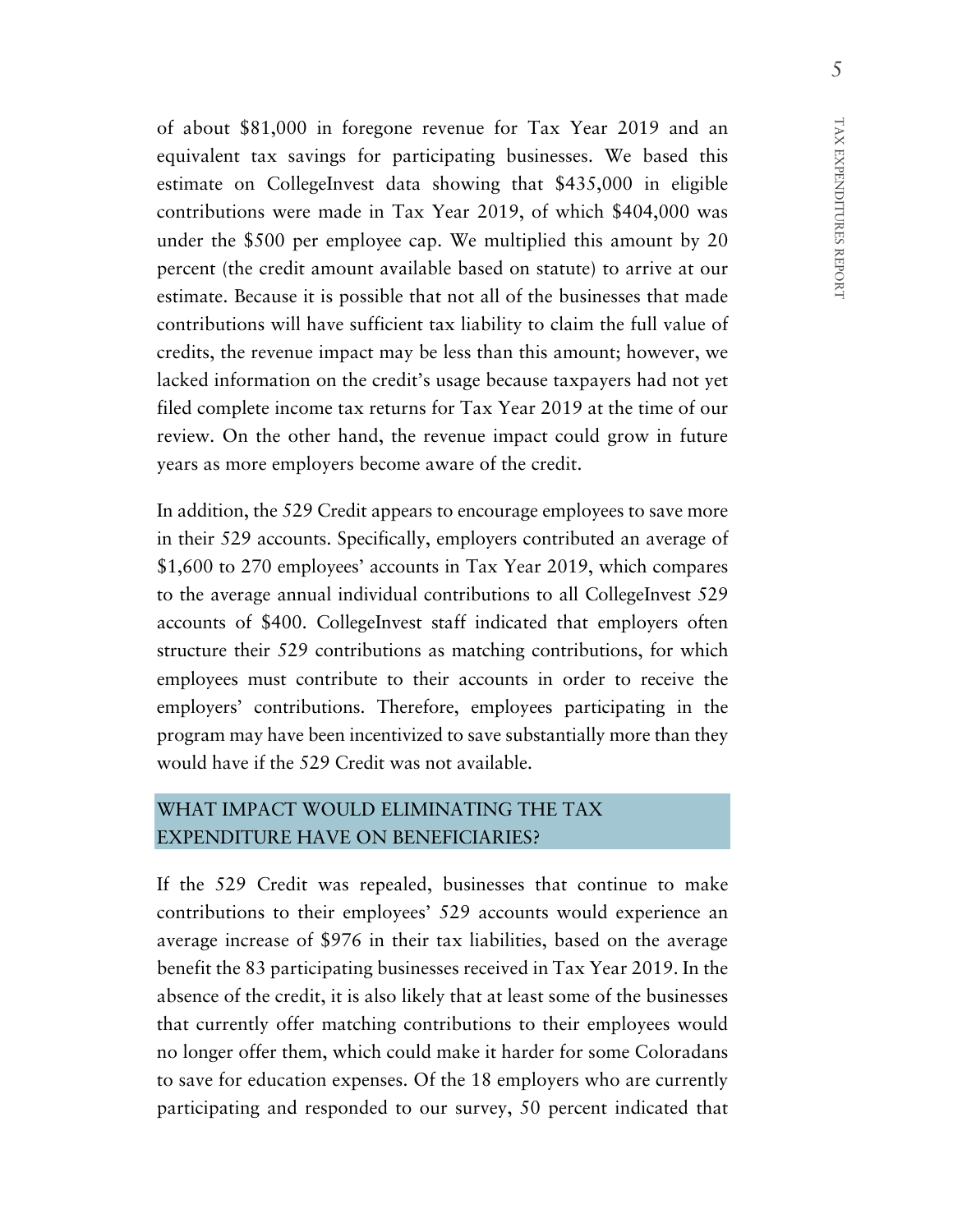they would likely no longer provide contributions to employees' 529 accounts if the credit was not available, 28 percent indicated that they would continue to offer contributions, and 22 percent were not sure.

#### ARE THERE SIMILAR TAX EXPENDITURES IN OTHER STATES?

We identified six states (excluding Colorado) that have a tax expenditure for employers that contribute to an employee's qualified tuition plan. Of these states, four have a credit similar to Colorado's, while the remaining two offer a deduction. EXHIBIT 1.1 provides information regarding the tax expenditures in each of these states and Colorado.

EXHIBIT 1.1. TAX EXPENDITURES FOR EMPLOYER 529 CONTRIBUTIONS BY STATE

| <b>STATE</b>                                                                               | <b>TYPE OF</b>     | <b>VALUE OF</b>    | CAP                           |
|--------------------------------------------------------------------------------------------|--------------------|--------------------|-------------------------------|
|                                                                                            | <b>EXPENDITURE</b> | <b>EXPENDITURE</b> |                               |
| Colorado                                                                                   | Credit             | 20%                | \$500 per employee per year   |
| Illinois                                                                                   | Credit             | 25%                | \$500 per employee per year   |
| Nebraska                                                                                   | Credit             | 25%                | \$2,000 per employee per year |
| Nevada                                                                                     | Credit             | 25%                | \$500 per employee per year   |
| Wisconsin                                                                                  | Credit             | 25%                | \$800 per employee per year   |
| Arkansas                                                                                   | Deduction          | $100\%$            | \$500 per employee per year   |
| Utah                                                                                       | Deduction          | 100%               | \$1,960 total per year        |
| SOURCE: Bloomberg BNA and Office of the State Auditor review of applicable state statutes. |                    |                    |                               |

### ARE THERE OTHER TAX EXPENDITURES OR PROGRAMS WITH A SIMILAR PURPOSE AVAILABLE IN THE STATE?

The 529 Deduction for Individuals [Section 39-22-104(4)(i), C.R.S.] allows a state income tax deduction for individuals' contributions made to 529 accounts. This deduction can be claimed by individuals who contribute to their own 529 accounts and to individuals who contribute to another party's 529 account. Employees who make contributions to their 529 accounts in conjunction with employers who contribute under the 529 Credit, are eligible for the deduction.

Under the federal 529 exemption [Section 529(c)(1), Internal Revenue Code], distributions from qualified tuition plans are not taxable when used for qualifying education expenses. Since Colorado uses federal taxable income as the basis for calculating state income tax, this